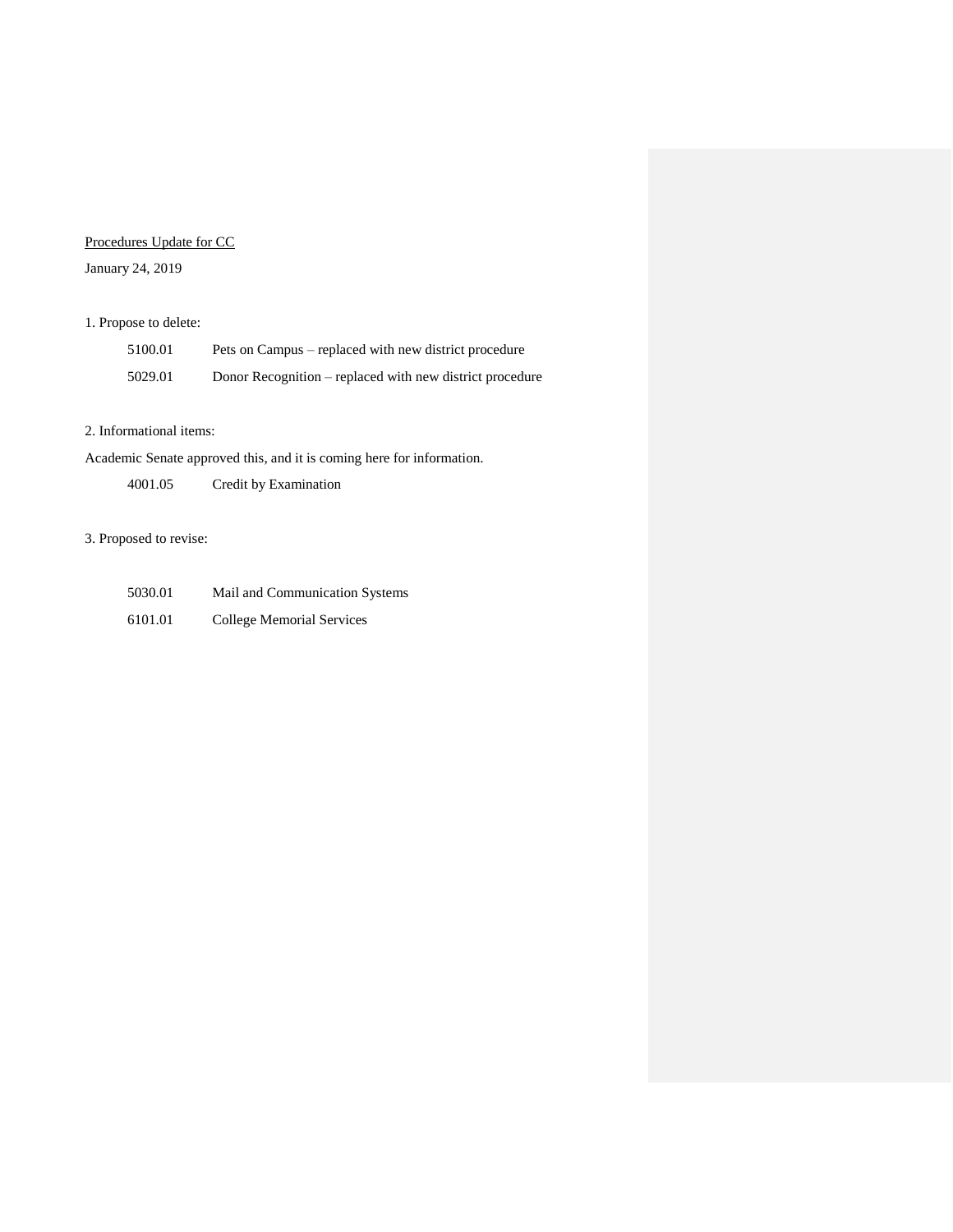#### DVC Procedure 5030.01

## MAIL AND COMMUNICATION SYSTEMS

Mail and Communication Systems

All college mail and communication systems are to be used for college business only. While employees may expect reasonable privacy, the college reserves the right to monitor these systems in an emergency or in cases of suspected abuse.

### General Mail

Incoming or outgoing personal mail such as bank statements, credit card billings, and utilitybills will not be processed through the college mailroom.

Commercial advertisements or non-profit solicitations may not be placed incampus mailboxes. However, appropriate commercial endorsements as reviewed and endorsed by the Marketing Director, not related to a DVC program, may be placed in the display rack in the hallway between central services and the graphics department.

Commercial endorsements or non-profit solicitations related to a DVC program maybe distributed by mailroom personnel upon the approval by the director of business services or the vice president of academicaffairs.

Political items related to DVC may be placed in faculty/staff mailboxes by members of the faculty/staff only between the hours of 7:00-8:00 a.m. and after 5:00 p.m. daily.

*Items from the UF or Local 1 related to DVC may be placed in faculty/staff mailboxes by members of the faculty/staff*.

Each item shall bear the name of the distributor and must be clearly labeled "Not duplicated (printed) at college expense." If the central services manager has a question as to the appropriateness of the item, they will refer the distributor to the appropriate vice president, the president or thedesignee.

### Voice Mail

Procedures to be followed when requesting mass voice mail distribution:

**Commented [OR1]:** New in italics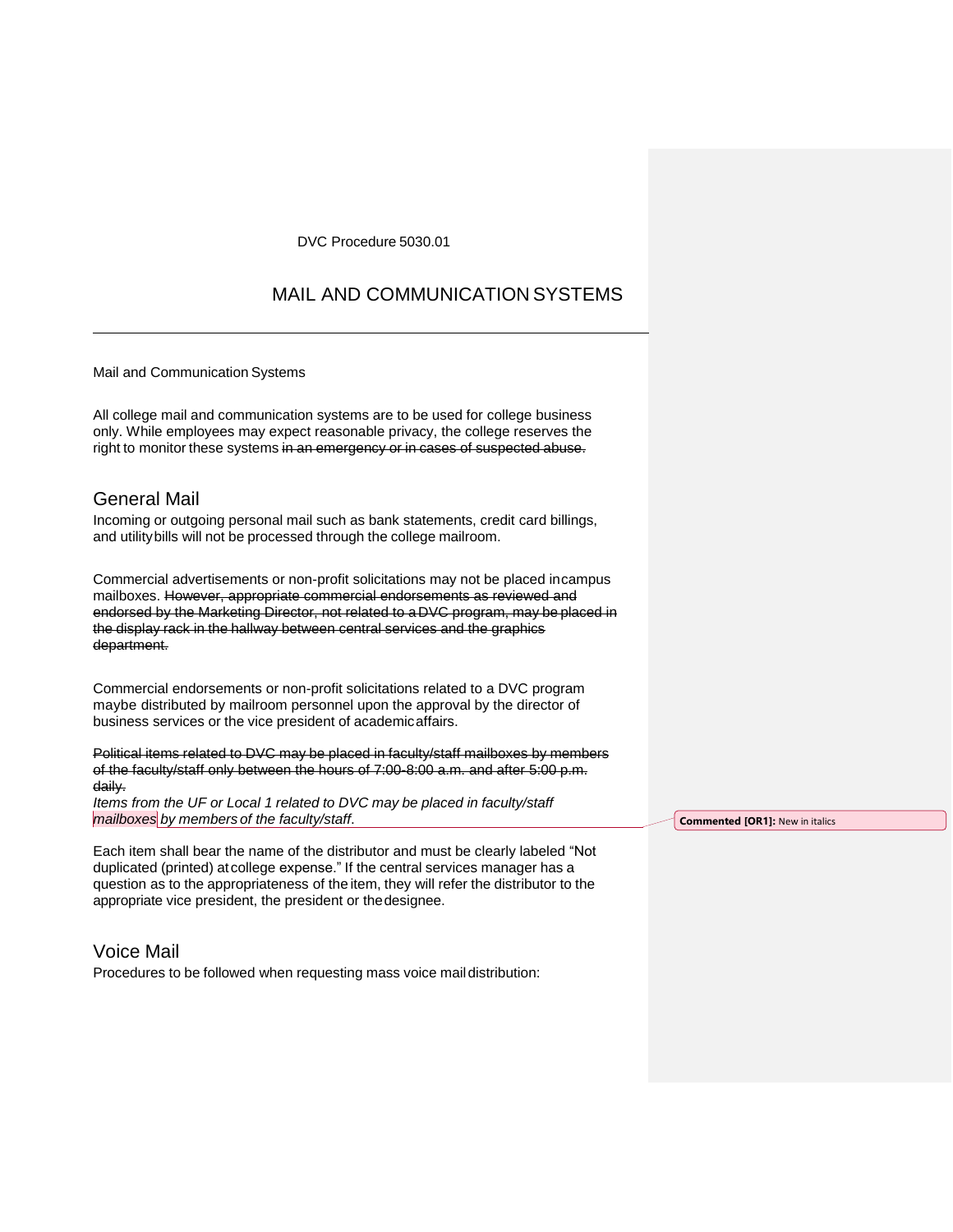- Broadcast A voice mail message sent to all college employees. All broadcast messages must be written in advance and approved by the college president or designee.
- Distribution lists Specialized distribution lists of more than 25mailboxes may be established by applying to the central services manager or designee. The appropriate leadership group or supervisor will approve access to such distribution lists.

Five permanent distribution lists have been established: a general list, full-time faculty, part- time faculty, classified staff, and managers. These lists will be under the direction of the appropriate leadershipareas. To transmit messages on one or more of the specialized distribution lists,applicants must receive written approval of the text from their appropriate leadership group.After receiving approval to transmit a message on a specialized distribution list, the applicant will take the approved text to central services where the applicant may record and distribute the message. The central services manager or designee will enter the appropriate code for the person who has received approval to transmitthe message.

Each distribution list will be assigned an administrative mailbox and allmessages transmittedon a distribution list will be copied to this administrative mailbox.

Employees who receive threatening or harassing messages by phone or voicemail may request that police service record such messages.

### E-Mail

Faculty and staff users of the college's email system must understand that because of the nature of electronic mail and because of the college's obligation to comply withthe California Public Records Act, email may be less private than the users mightexpect. Email intended for one recipient may be widely circulated without the knowledge of the sender through forwarding actions of the recipient. In addition, even after a user deletes an e-mail message from a personal computer, that message may reside on system backup facilities.

Users are expected to act responsibly and with the same professional and personal courtesy, they would exhibit in carrying out other forms of communication.

Users may not create large distribution lists or do mass mailings in order toadvertise non- college goods or activities or to disseminate correspondence of anoffensive nature.

**Commented [OR2]:** Chris Knox notes that this is currently only available to all admins

**Commented [OR3]:** Chris Knox notes we don't have any of these lists now

**Commented [OR4]:** Chris notes this is not true and should be deleted.

**Commented [OR5]:** Chris Knox asks – do we want to establish guidelines for "everybody" email lists?

**Commented [OR6]:** All of this section on email can be deleted, BP on acceptable tech use policy replaces it.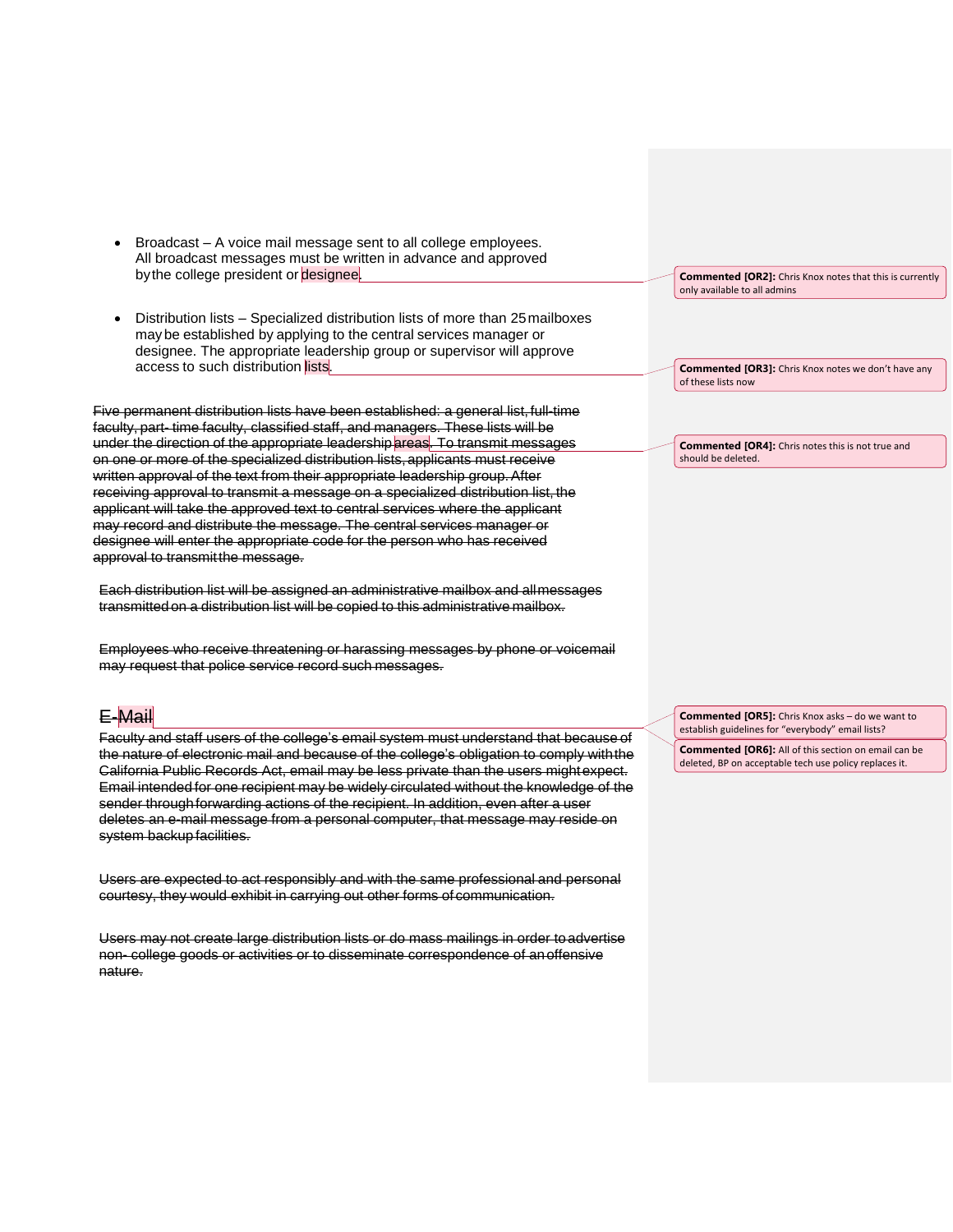Users must adhere to relevant sections of the district governing board's policy5030, Acceptable Technology UsePolicy.

Access to the college's system may be revoked by the system administratorwithout priornotice in the event of a system problem or suspected misuse of the system. If the user is not contributing to the misuse, he or she will receive a new account.

The college is unable to protect its users from receiving advertising oroffensive messages, but the system administrator will respond to complaints and channel them to the appropriateauthority.

**Compliance/References:**

Board Policy 5030

#### **Approval History:**

ADOPTION: May 17, 2004